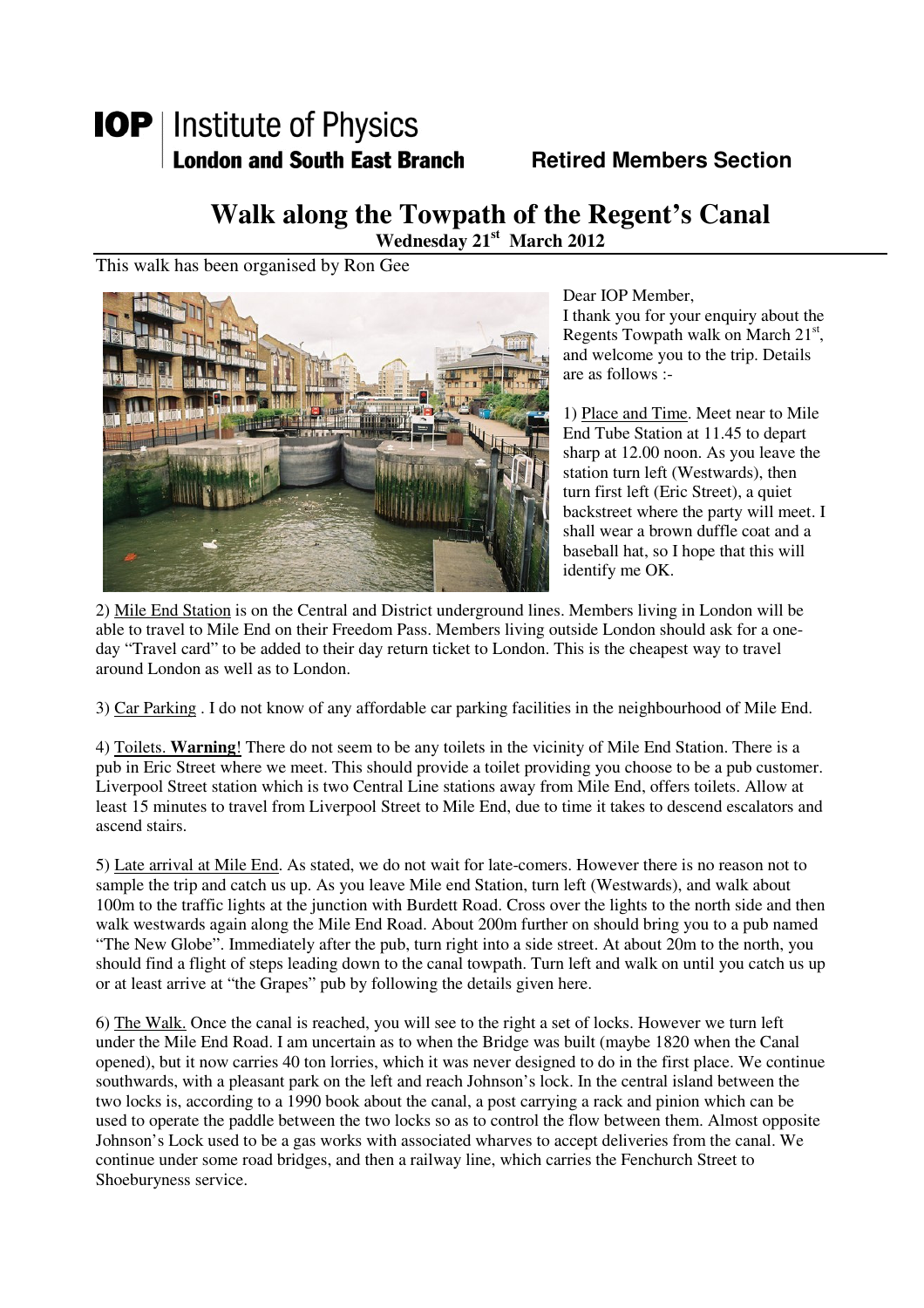Soon afterwards we pass beneath a second railway bridge, which now carries the Docklands Light railway. This line was originally that of the London to Blackwall Railway, which was the second railway line to open in London and which opened in July 1840. Originally the line was cable operated, which provided the bonus of safe-guarding from the sparks and cinders emitted by steam locomotives, the commercial, sailing boats of that era, that were then were moored in the basin. As we pass under the railway bridge we will see to the right Limehouse station, which can offer rail, DLR and neighbouring bus services back to Central London when the trip concludes. The railway line concerned was closed to passengers in 1926, one of the legacies of the 1926 National strike, but was reopened as the first part of the DLR in 1987.

Back to waterborne traffic, we will now be at Limehouse Basin, which is now used to moor Millionaire's yachts, instead of barges and lighters. Around the Basin, which was formerly named Regent's Canal Dock, are displayed notices about the history, and the wildlife. The notices are much more definitive than anything that I write. The Basin has been extensively redeveloped since 1983. It may be still possible to see across the Basin the brick, accumulator tower of the first hydraulic pumping station of London Hydraulic Power Company. The tower housed the reservoir, which generated the pressure to provide hydraulic power to the Company's customers. From memory the provision of such power lasted until the 1980s. It was only the demise of customers that ended the service. Under our feet is the Limehouse Link, a M£171 road tunnel built to link the new, developments in Docklands with the A13. One of the few spendthrift ventures incurred during the reign of Margaret Thatcher.



 No doubt we will have observed waterfowl en route. Maybe as it is springtime, we may even be lucky enough to have seen a Kingfisher, as is stated in the notices, as foraging along the canal, although I have never seen one in this part of London.

We skirt the eastern side of the Basin and cross a bridge over the Limehouse Cut, which leads to the

River Lea. Maybe we could walk this canal branch later this year if people wish. Then we follow signs stating "Riverside Pubs" to the Grapes Public house, where the guided tour will end. Inside the pub you will find notices about the history. Here you will be able to order lunch upstairs or bar snacks downstairs, and a riverside balcony, from which you will be able to view the shipping outside (mainly tourist boats these days).



7) End of trip. I leave it to you to decide when to leave the pub. After the trip, you could sample the nearby automated Docklands Light Railway, which can be boarded at the nearby Limehouse station. At 14.45 (or earlier if people wish), I will set off for Limehouse station, and a trip to the Brunel Museum. I.e. I offer an extension to the trip in order to visit the Brunel Museum in Rotherhithe. The trip will be via Shadwell and Wapping stations on the East London Line, where you can admire the elegant pictures on the walls of the stations. Those at Wapping illustrate the East London Railway in the 1960s (steam and electric). The East London Line (ELL) on which we will be travelling, passes through the Thames tunnel, which was the first tunnel in the world under a river and was built by Brunel's father. The son assisted his father and learnt his engineering craft in the school of experience. Two stops along the ELL will bring you to Rotherhithe station. Nearby is the museum devoted to the construction of the Thames Tunnel, which would be of interest to civil engineering enthusiasts in the party. So for a small museum admission charge of £1.50, you can have an after-lunch continuation trip led by myself to the Brunel Museum. Please join if of interest, but let me know if you wish to continue to the Brunel Museum, so that I can arrange departure after lunch, at a time agreed by those interested .